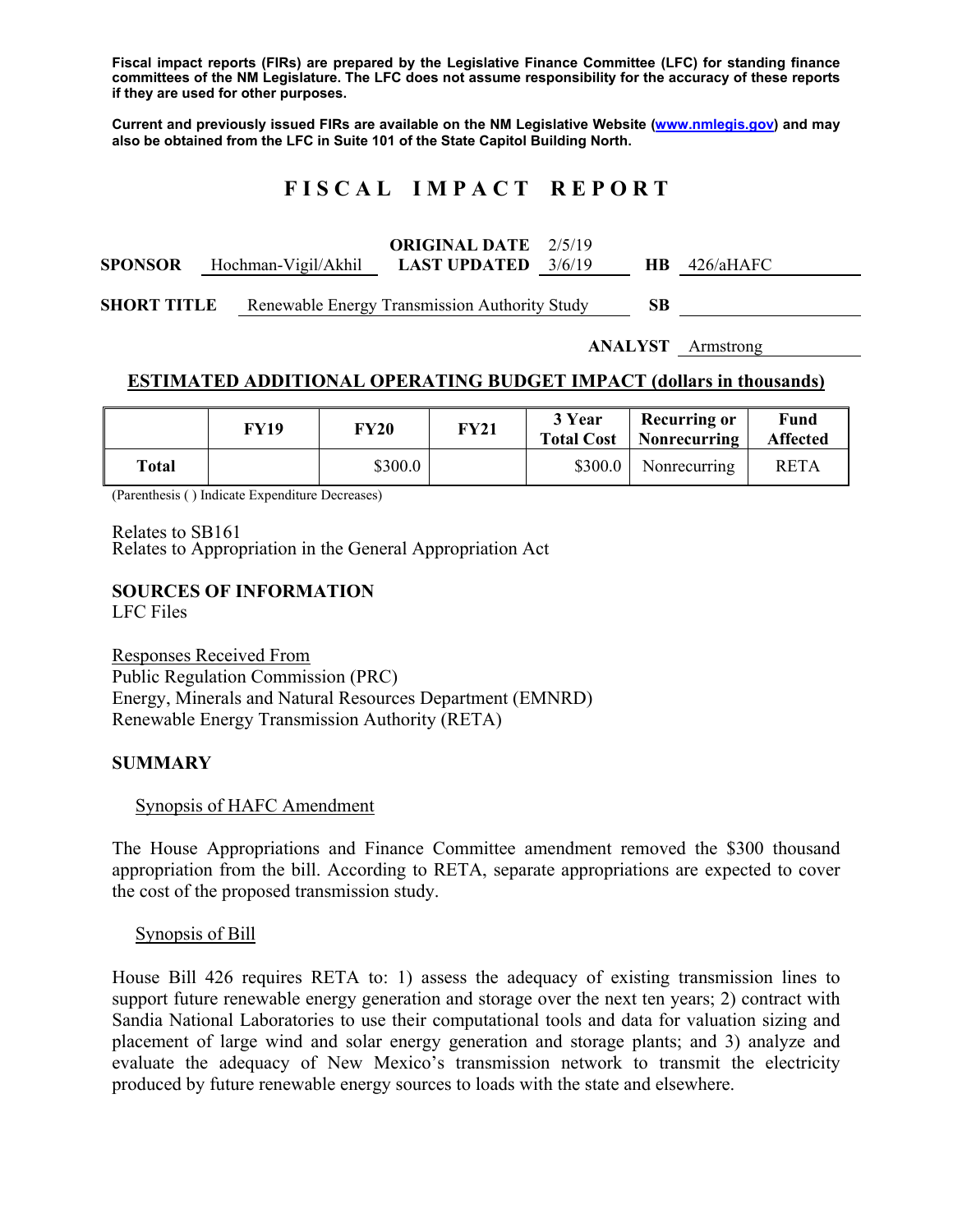## **FISCAL IMPLICATIONS**

The HAFC amendment removed the appropriation of \$300 thousand that was included in this bill. According to RETA, separate appropriations are expected to cover the cost of the proposed transmission study.

## **SIGNIFICANT ISSUES**

RETA was established in 2007 to spur the development of electric transmission infrastructure necessary to move New Mexico's renewable energy generation potential to markets both in and out of the state. In 2009 and 2010, RETA and EMNRD collaborated with the Los Alamos National Laboratory (LANL) to analyze several possible transmission upgrades over the ensuing 20 years that would export power generated by renewable energy. RETA contracted with LANL to conduct a study that would identify two renewable energy collector systems while emphasizing the least cost to accomplish those goals.

Both plans focused on opportunities to invest in grid upgrades and potentially create near-term opportunities for economic growth in New Mexico over a 5-, 10- and 20-year time span. The collector system concept that resulted from this study was instrumental in creating the footprint for the Western Spirit Project that is currently being developed in central New Mexico. According to RETA, an updated study is needed due to the changing landscape of New Mexico's grid including newly added generation in recent years, the impending shut down of coal-fired generation in the Four Corners area, and adding the concept of energy storage to the study. The study will provide insights on how New Mexico's grid can serve future load growth, accommodate an increased renewable portfolio standard and maintain reliable electric service to customers.

According to EMNRD, HB426 would expand upon Sandia National Laboratories' transmission adequacy study which will be available for New Mexico in January 2020. The report examines New Mexico's transmission infrastructure under various scenarios through 2028. These scenarios include: a low and high amount of renewable generation facilities added to the electric system, a high amount of wind turbines specifically in the east and large amount of solar facilities developed in southern New Mexico. This Sandia study identifies transmission lines at capacity during summer peak demand and the proposed HB426 study would further examine energy storage possibilities in New Mexico

## **RELATIONSHIP**

House Bill 333 and Senate Bill 254, introduced versions of the General Appropriation Act of 2019, include special appropriations of \$100 thousand for RETA's operating costs in FY20.

Senate Bill 161 appropriates \$350 thousand to RETA for operational expenses.

## **OTHER SUBSTANTIVE ISSUES**

RETA's analysis notes it is unknown whether Sandia National Labs is available to do the proposed study at the price and timeframe specified in HB426.